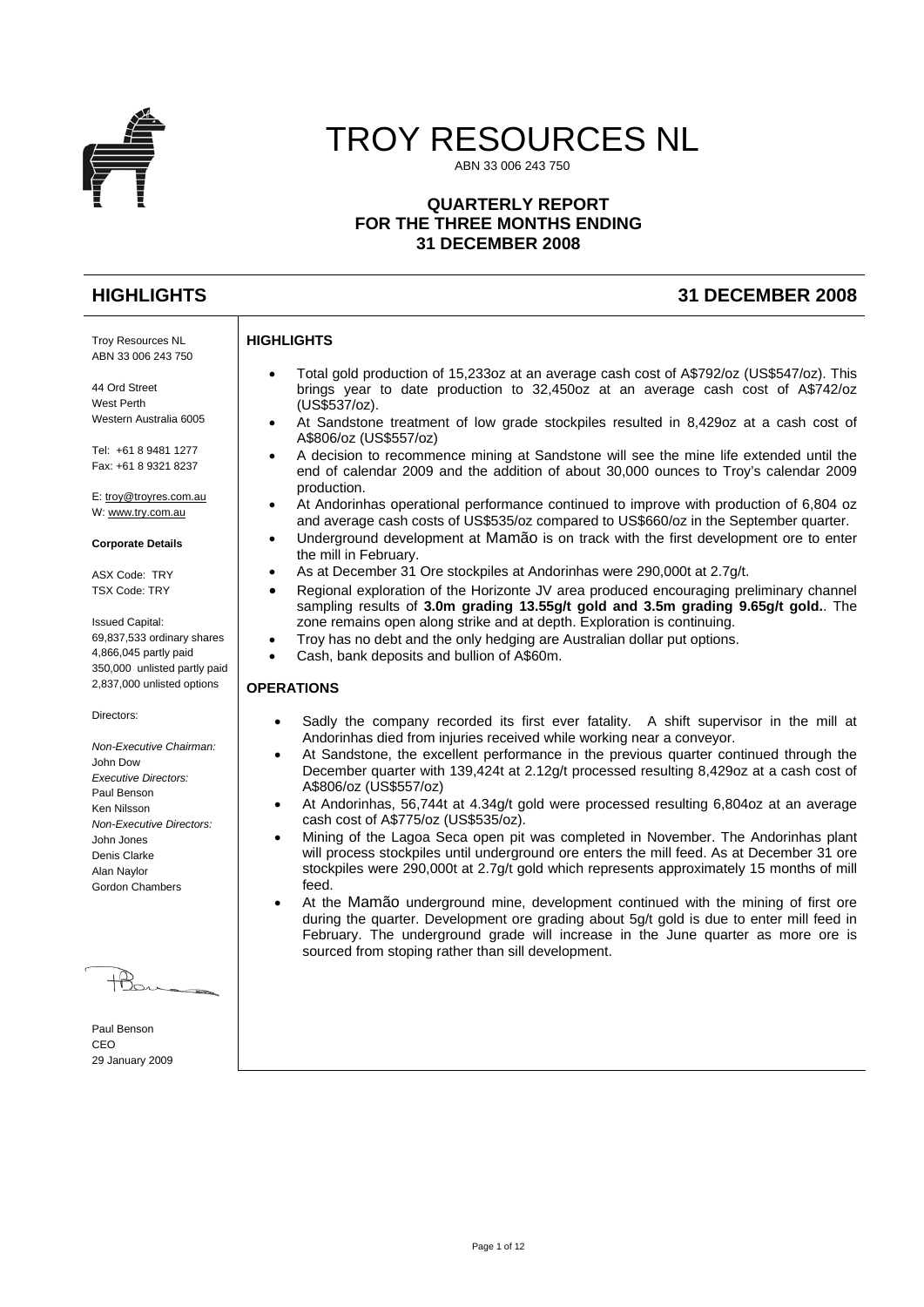

#### **PROJECTS**

- On January 20<sup>th</sup> Troy announced it was to recommence mining at Sandstone with a cut back in the Lord Nelson Pit that will add about 30,000 ounces to Troy's production in calendar 2009. The high Australian dollar gold prices mean that it is now economic to resume mining at Lord Nelson. This decision will see the mine life extended through at least the end of calendar 2009.
- As this new production is relatively high cost Troy has purchased put options at A\$900 per ounce gold. This minimizes the financial risk while maintaining full upside to rising Australian dollar gold prices
- Several months of overburden stripping is required before first ore will reach the mill which is expected to be in the June quarter. Thus processing of low grade stockpiles and mineralised waste will continue through the March quarter.
- With the recommencement of mining at Sandstone the company has reviewed the exploration potential keeping in mind the higher Australian dollar gold price and falling exploration costs. A new program to test a number of established targets and follow-up the strike extensions of the Two Mile Hill discovery is being planned and drilling is expected to commence in the June quarter.
- The credit crisis has had a major impact on the iron ore market which has impacted the timing and scope at which we develop the Andorinhas iron ore project. We are still in discussion with potential customers but it is unlikely that a decision to proceed will be made in the current financial year.

**Commenting on the quarter, Troy CEO Paul Benson said, "The negative in what was otherwise a very solid quarter for Troy was the fatality at Andorinhas. This was particularly sad as it was Troy's first ever fatality. A thorough investigation was completed and it appears the employee in question failed to follow a number of well established safety rules. A program of communication across both our sites was stepped up following the accident to ensure all employees are aware of and follow all required safety procedures.** 

**Sandstone continued to perform well despite processing low grade stockpiles. Earlier this month we announced that we would recommence mining at the Lord Nelson Pit at Sandstone which will add about 30,000 oz of gold production in calendar 2009.** 

**With the extension of operations, the higher gold price and the fall in Australian exploration costs we are reviewing plans to recommence gold exploration at Sandstone. At this stage we envisage drilling commencing in the June quarter.** 

**At Andorinhas; open cut mining at Lagoa Seca was completed in November and the focus is now entirely on the high-grade Mamão underground mine. Development is continuing and we have commenced stoping in the upper part of the ore body. At this stage we expect to start treating the Mamão development ore as planned in February.** 

**It is worth emphasizing that we have over 290,000t of ore at a grade of 2.7g/t stockpiled which represents well over a year of mill feed and thus is a perfect buffer while ramping up of the underground to full production.** 

**Our regional exploration of the Horizionte JV Rio Maria West tenement yielded encouraging preliminary channel sampling results of 3.0m grading 13.55g/t gold and 3.5m grading 9.65g/t gold. Work is continuing and we expect to drill this area after the end of the rainy season. This is particularly interesting as it is within easy trucking distance of the Andorinhas mill and thus even a small resource could support development.** 

**The company has A\$60m in cash and bullion, we have no debt and the only hedging we have is via Australian dollar gold put options put in place to protect the Sandstone cutback from any fall in Australian dollar gold price, thus we are fully exposed to any increase in the gold price.** 

**With a market capitalization of just A\$71m we are clearly undervalued in the market. In recent weeks a lot of Australian based producers have seen their share prices post significant gains which in one part will be due to the increased margins resulting from a falling Australian dollar. It is worth noting that over the last 6 months the Brazilian Real has fallen even further against the US dollar than the Australian dollar thus generating even greater margin expansion.**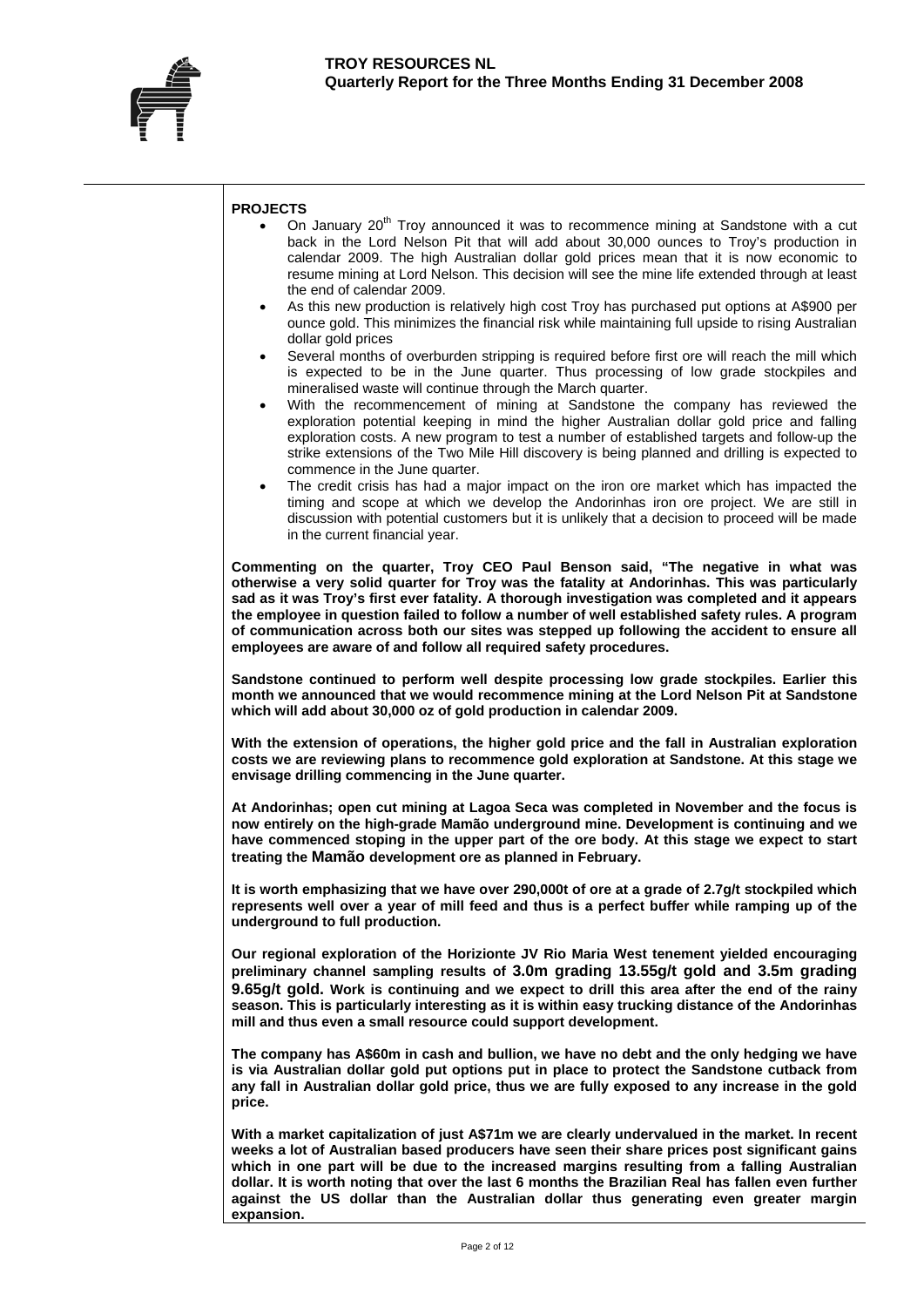

# **CORPORATE**

WA - Southern Cross JV: On October 31<sup>st</sup> the sale of the Southern Cross Joint Venture was completed and a cheque for \$372,000 was received from St Barbara Mines. Troy holds an entitlement to additional payments should gold production from the property exceeds 172,000oz. St Barbara has assumed all existing clean-up and rehabilitation liabilities.

# **OPERATIONS**

# **SANDSTONE – AUSTRALIA (Troy 100%)**

**Production Summary** 

|                         | December 2008<br>Quarter | December 2007<br>Quarter | 6 Months to<br>December 2008 | <b>6 Months to</b><br>December 2007 |
|-------------------------|--------------------------|--------------------------|------------------------------|-------------------------------------|
| <b>Tonnes Milled</b>    | 139.424                  | 110.821                  | 286.097                      | 230.814                             |
| Head Grade g/t          | 2.12                     | 2.61                     | 2.28                         | 2.64                                |
| Recovery                | 88.8                     | 92.4                     | 89.8                         | 92.1                                |
| <b>Gold Produced oz</b> | 8.429                    | 8.616                    | 18.700                       | 18.051                              |
| Cash cost per oz        | A\$806                   | A\$633                   | A\$707                       | A\$649                              |
|                         | <b>US\$557</b>           | <b>US\$555</b>           | <b>US\$479</b>               | <b>US\$569</b>                      |

#### **Health, Safety & Environment**

There were no LTI's recorded during the quarter.

A safety and environmental audit was conducted by the OH&S department during the quarter, no major issues were raised.

An updated mine closure plan is currently being finalised by our environmental consultants Keith Lindbeck and Associates.

#### **Mining**

Mill feed is currently being transported from stockpiles located at the mine by our mining contractor Hampton Transport Services. At the end of the quarter, approximately 560,000 tonnes of ore grading 1.01g/t Au was stockpiled at the mine and mill.

Sandstone had been scheduled to close in February but on January 20, 2009, Troy announced the decision to extend the mine life of the Sandstone operation.

With the increase in the Australian dollar gold price the economics of recommencing mining at Sandstone was re-examined. At the current gold price it is economic to treat remaining ore from the Lord Nelson pit. Mining of overburden will commence as soon as final State Government, Department of Mines regulatory approval is received and ore is expected to enter the mill in April. In the meantime the plant will continue operations treating low-grade stockpiles. We expect this plan to provide sufficient ore to maintain operations through to the end of calendar 2009.

The remaining ore at Lord Nelson is low grade and thus the production will be relatively high cost but at these Australian dollar gold prices this is a value creating exercise for Troy.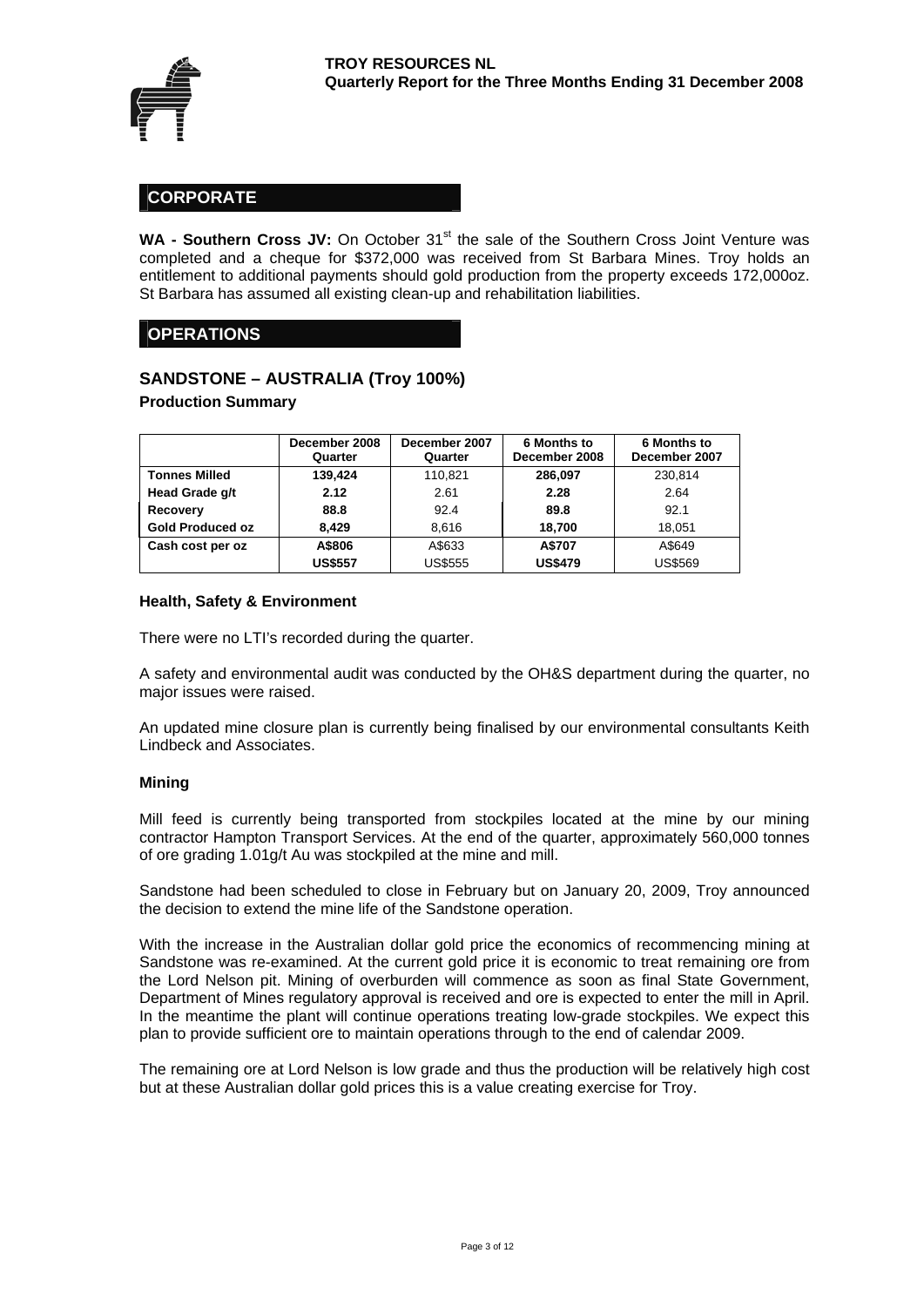

Due to both the relatively high cost of this production and the cash flow profile, Troy has purchased Australian dollar gold put options totalling 29,200 ounces with maturity dates between April and December 2009 and strike (floor) price of A\$900.00 per ounce. The purchase of these options minimises downside risk while maintaining full exposure for Troy to any increase in the Australian dollar gold price.

#### **Processing**

139,424 tonnes of ore at a grade of 2.12 g/t of gold was milled during the quarter yielding 8,429 ounces of fine gold. Mill throughput was slightly restricted because of repairs to both crushers. Mill throughput and gold produced again exceeded the budget for this quarter.

# **ANDORINHAS PROJECT – BRAZIL (Troy 100% through Reinarda Mineração Ltda)**

#### **Production**

During the quarter a total of 56,744t @ 4.34g/t was treated at an average recovery of 86.5% to produce 6,804 oz of Gold which is in line with the budget. Year to date production is 13,750 oz at a recovery of 87.9% which is slightly ahead of budget.

|                         | December 2008<br>Quarter | 6 months to<br>December 2008 | September 2008<br>Quarter |
|-------------------------|--------------------------|------------------------------|---------------------------|
| <b>Tonnes Milled</b>    | 56,744                   | 102,500                      | 45,756                    |
| Head Grade g/t          | 4.34                     | 4.79                         | 5.46                      |
| Recovery %              | 86.5                     | 87.9                         | 88.9                      |
| <b>Gold Produced oz</b> | 6.804                    | 13.750                       | 6.946                     |
| Cash cost per oz        | A\$775                   | A\$789                       | A\$804                    |
|                         | <b>US\$535</b>           | <b>US\$617</b>               | <b>US\$660</b>            |

The quarter continued to be affected by power supply problems with as many as 5 power failures per day early in the period. At the end of the quarter the power provider seem to have improved the stability of the supply and plant availability is considerably improved.

#### **Health, Safety & Environment**

Reinarda sadly recorded one fatality during the quarter which occurred when a process plant shift supervisor sustained fatal injuries after being trapped in a crusher conveyor. The accident investigation showed no fault by Reinarda.

The company also recorded a lost time injury resulting in 15 days lost time. Total man hrs worked for the quarter was 185,492 including contractors.

There were no reportable environmental incidents during the quarter and environmental monitoring of water quality has shown no pollution of the environment. A certificate was received from the State Environmental Authority confirming that the Company is operating in compliance with permits.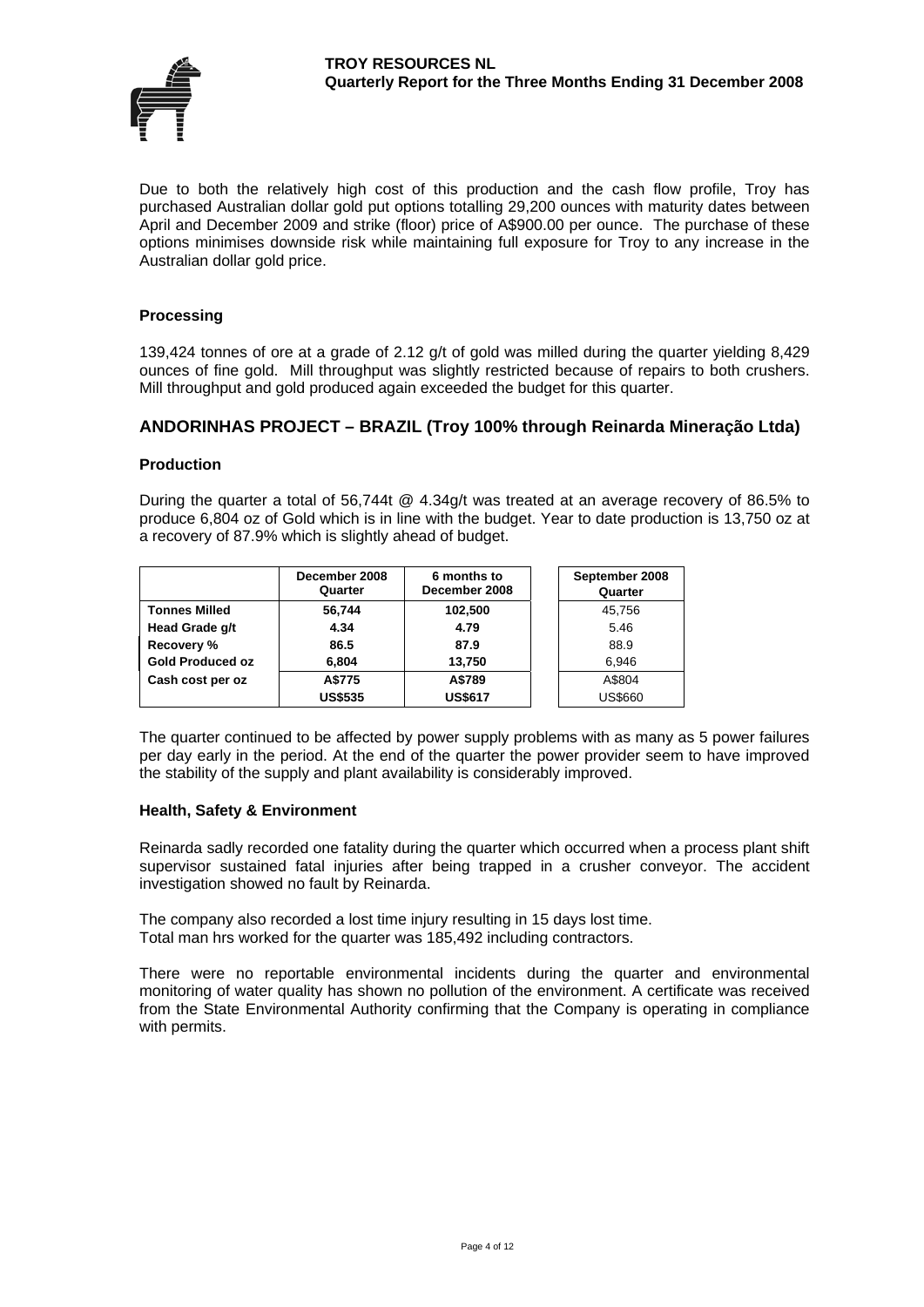

# **MINING**

#### **Lagoa Seca open pit**

All mining ceased at Lagoa Seca during November. The closure was earlier than originally planned due to higher than budget extraction rates being achieved.

Total production was:-

| <b>Mining Lagoa</b><br>Seca | Waste<br>bcm | Ore     | <b>Gold Grade</b><br>a/t |
|-----------------------------|--------------|---------|--------------------------|
| Quarter                     | 14.119       | 60,889  | 2.51                     |
| Year to date.               | 91.018       | 215,641 | 3.28                     |

Rehabilitation of the mine area is ongoing and expected to be completed during January 2009. Mining in this area may re-commence at a future date but current stockpiles do not warrant any further mining at this stage.

#### **Underground Mining at Mamão**.

During the quarter the main decline development reached the 1148 level and the access to the M2 ore body progressed ~ 120m. Stoping commenced at the 1160 stoping blocks with a total of 10,501t of development ore at a grade of 4.84g/t being stockpiled. A new life of mine plan was developed to cover the currently known reserves. The arrival of an underground diamond drill planned for early in the March quarter will see the start of a drill program to build on existing resources and reserves.

The quarter suffered from a Loader failure and some loss of advance of the decline but planning is to recover this during the March quarter 2009. An additional large loader will be hired for 1 to 2 months to assist in achieving this.

#### **Stockpiles**

| <b>Source</b> | Ore     | <b>Gold Grade</b><br>a/t |
|---------------|---------|--------------------------|
| Lagoa Seca    | 293,441 | 2.73                     |
| Mamão         | 10,501  | 4 84                     |

# **End of December stockpiles**

# **Permitting**

During the Quarter all temporary permits were renewed and the current status is covering the operation for a further120 days for Lagoa Seca processing and Mamão for 180 days.

The full operating permit is recommended for approval by the Environmental Agency and is currently awaiting sign off by COEMA the State Committee and DNPM. When this occurs the temporary permits will fall away. We are still waiting for details of the approval of the Iron ore mining permit which is part of the above process.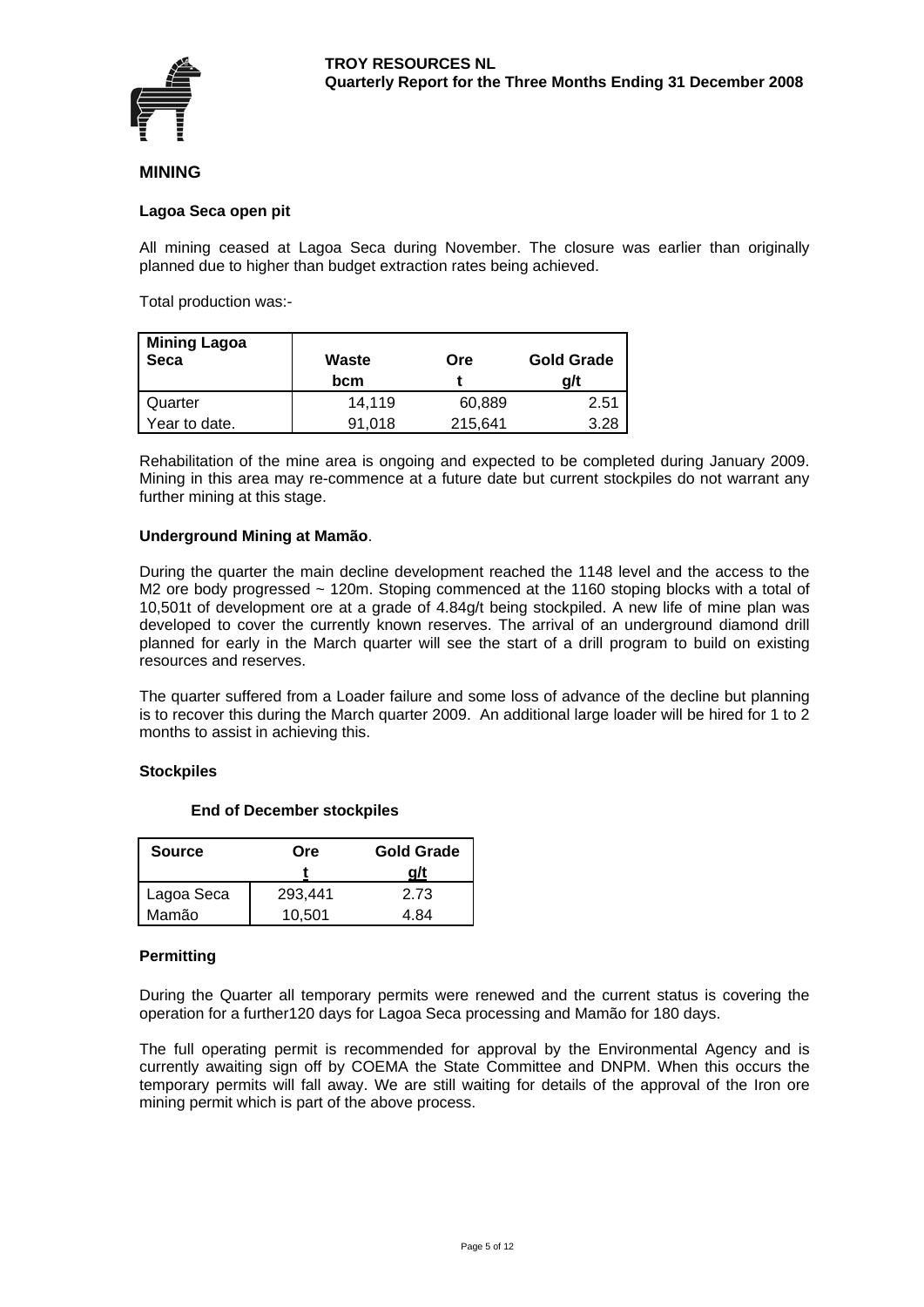

#### **Iron ore**

Further discussions were held with interested parties in terms of take off agreements.

Plant construction proposals were received and follow up work is under way. Because of the drop in demand for Pig Iron market conditions has worsened and the current proposals are centred around a supply of 30,000t/mth of ore to local smelters.

# **Community**

The quarter saw the completion of the artificial lake constructed in the Town of Floresta as part of a sports and cultural activities area. The final work on the football field is planned for Feb 2009.

The work of the community liaison committee has resulted in identifying the construction of a works facility for Floresta women to aid in making clothes for families as the most efficient or highest priority project at the moment and Reinarda commissioned an Engineer to design a suitable building and is currently acquiring quotes for material and construction.

# **REINARDA MINERAÇÃO LTDA**

# **EXPLORATION - BRAZIL**

#### **ANDORINHAS PROJECT – BRAZIL (Troy 100%) GOLD EXPLORATION**

#### **Mamão-Babaçu Trend**

At **Bico Fino** in the easternmost part of the **Babaçu Trend**, three "first pass" RAB holes produced encouraging gold grades that included BBR044 **2m at 12.75g/t from 19m downhole**, BBR046 **4m grading 6.65g/t from 59m downhole** and BBR048 – **3m at 11.97g/t from 4m downhole.** Follow-up field mapping has confirmed an interpreted offset to the southeast indicated by historic ground EM survey data. The **Bico Fino Trend** may be displaced to the south at the east end by a dextral strike slip fault. A soil sampling program is planned to test the continuation of mineralisation. Quartz outcrops were mapped along access tracks in this thick regrowth jungle covered area.

All available data for the **Marcinhos Trend** has been reviewed and interpreted. The old workings strike of N090°E to N110°E and dip -45° to -60° to the north. Gold mineralisation is hosted by quartz veins within a shear zone comprising chlorite schist and metabasalt containing disseminated pyrite. The only four Diamond Core holes at **Marcinhos** were completed by VALE (CVRD) prior to garimpeiro activity and targeted gold-in-soil anomalies. Recent geological mapping indicates the dip of the mineralised structure may be steeper and the 4 holes did not test the vertical projection of the mineralisation exposed in the workings.

Prospecting and geological mapping has confirmed that all gold-in-soil anomalies coincide with folded and brecciated subcropping/outcropping Banded Iron Formations ("BIFs") that occur as thin discontinuous east-west striking lenses within metabasalt and metasediment. The host metasedimentary rocks consist of quartzite and red / ferruginous meta-arenite. Rock chip sampling of sulphide bearing quartz veins in the old workings returned a peak value of **3.98g/t gold**. Infill soil sampling is planned with drilling possible in the April to June Quarter.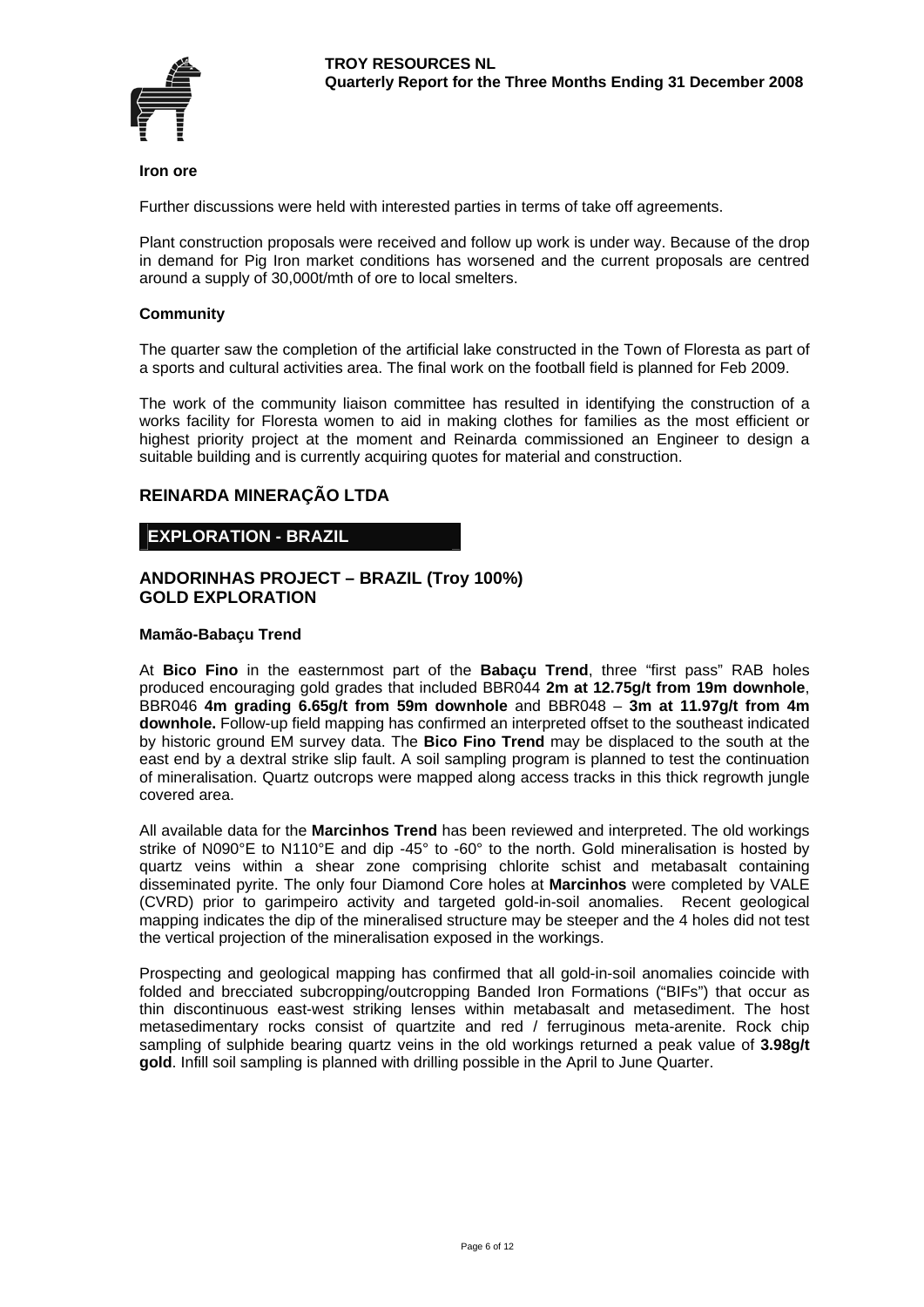

**Marcinho Trend Geology** 

# **Regional Program – Horizonte Tangara JV (Troy Earning 100%)**

#### **West Rio Maria Target**

Recent geological mapping and channel sampling has identified several east-west striking zones of gold mineralisation on the Rio Maria West tenement. The **West Rio Maria Target** area is located to the west of the Rio Maria town site. The target consists of a gold-in-soil anomaly with values up to **1,443ppb** along a west-southwest striking 1,000m trend. In late October, field reconnaissance work commenced to verify the historic gold-in-soil and stream sediment anomalies. The soil anomalies coincide with areas of mineralised quartz vein "float", outcropping quartz veins and garimpo workings. The stream sediment anomalies are related to alluvial gold workings on creeks that drain the vein zones and workings. The region has been worked by garimpeiros since the 1980's.

The bedrock geology is dominantly mafic and is consistent with the mafic domain of the Rio Maria Greenstone Belt. The quartz veins are hosted by silicified and sericite altered basalt and metasediments. The host rocks are intensively sheared with late folding associated with thrust faults. Intersection zones of low angle faults and the axial plans of folds are preferential sites for quartz vein development.

Artisanal gold workings are located within the east–west strike trend and reach maximum dimensions of 60m by 30m by 12m depth. Exposed within these workings are narrow, intensively deformed quartz veins (<1m thick) with "box-works" textured pyrite and visible gold.

The garimpo workings focussed on quartz veins up to 0.60m thick hosted by silica-sericite altered sheared metasediments. The **Manuel Garimpo** pits are clustered in two zones of 500m and 150m in length along a N260°E azimuth trend over a 1000m strike length. The main **Manuel Workings** comprise of a series of primitive pits and shafts over a 300m strike length. The gold mineralisation is associated with quartz veins. Veins are approximately east-west striking with a - 30° to -45° dip to the north. Structural controls are not yet completely understood. Channel sampling of the quartz veins exposed within the workings yielded a best interval of **3.0m grading 13.55g/t gold** (see Table #1).

The **Anastácio Garimpo** is located to the north of **Manuel Working** and is an active local mining site where 10 individuals are working with metal detectors and operating a small scale crushing and grinding circuit.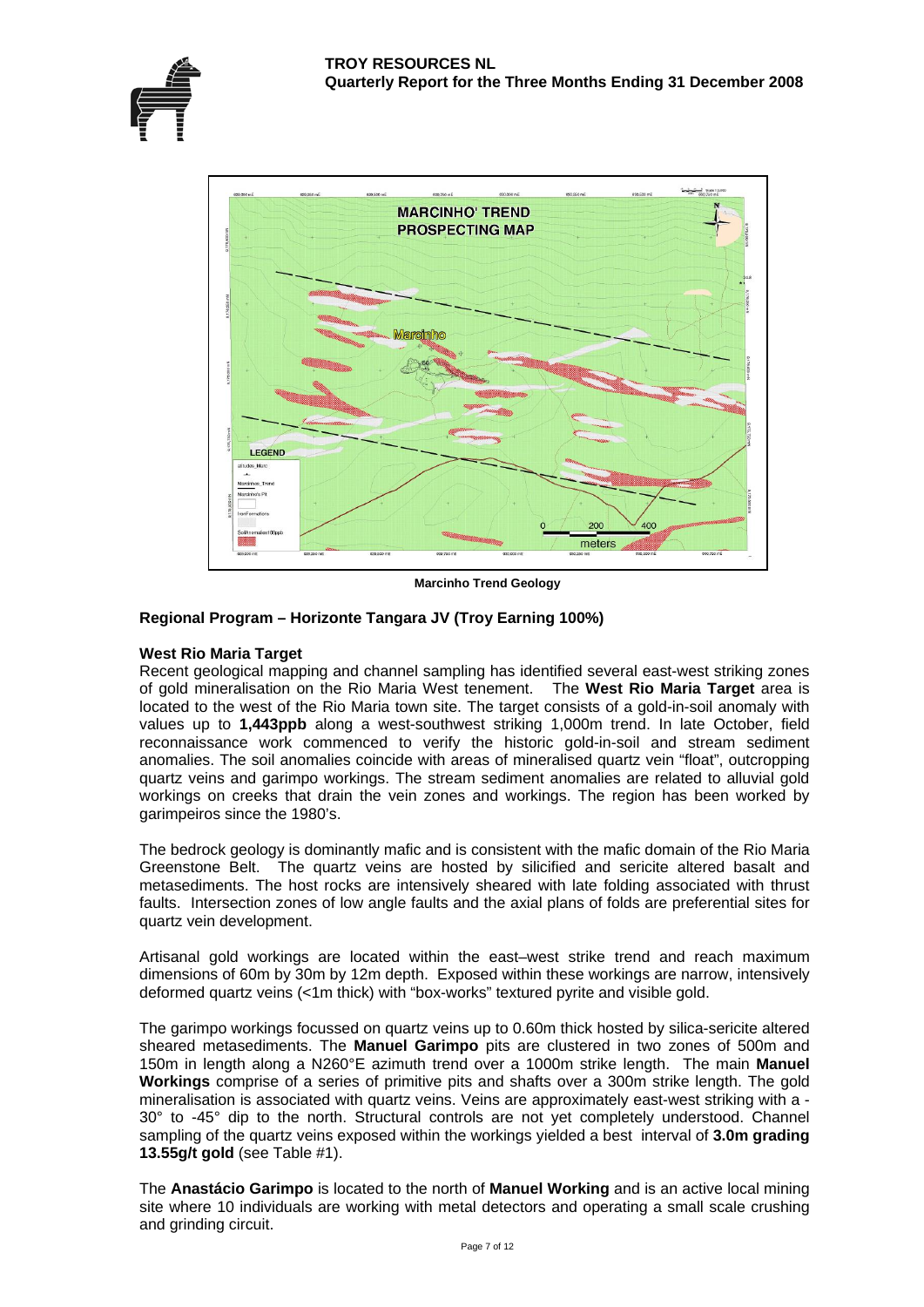





**Horizonte JV - Geology of the West Rio Maria Tenement** 



 **Horizonte JV - West Rio Maria Target Geology and Garimpo Workings** 

At the **Anastacio's Garimpo** gold mineralisation is hosted in mafic saprolite and consists of several thin (cm) quartz veins with iron oxides and some boxworks. The locals active on the site are chasing a series of shallow south dipping quartz veins within weathered saprolite material. Channel sampling of the quartz veins exposed within the workings yielded a peak result of **19.81g/t gold** within a wider interval of **3.5m grading 9.65g/t gold** (see Table #1 and Figure below).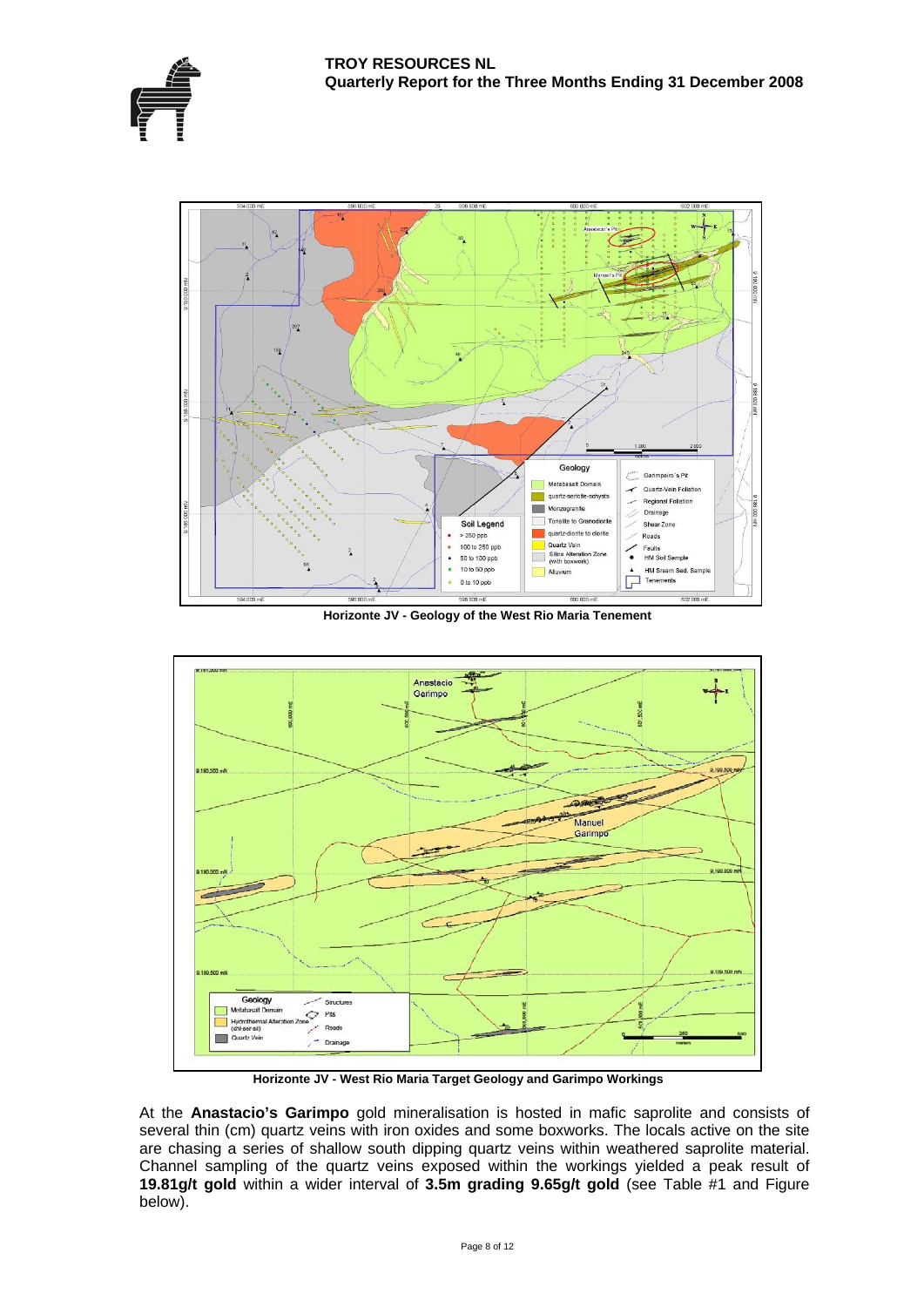#### **TROY RESOURCES NL Quarterly Report for the Three Months Ending 31 December 2008**



The zone remains open along strike and at depth and several anomalous results from wide spaced historical soil sampling suggests there is potential for parallel zones. Drilling is planned to commence after the rainy season in April – May 2009.



Soil sampling programs have been proposed to check extensions of mineralisation of the West Rio Maria garimpos. An infill soil sampling program of 340 samples on a 50m x 100m grid is planned for the next quarter. Drilling will follow after the end of the rainy season in the April to June quarter.

# **EXPLORATION - AUSTRALIA**

# **WA - Sandstone Project (Troy 100%)**

# **Sandstone Nickel JV (Western Areas earning up to 70%)**

Nickel exploration continued with the re-sampling and logging the bottom of old Rotary Air Blast "RAB" drill holes. Work was completed in the area southeast from Dandaraga Homestead, in the **Dandaraga, Cruciform** and **Swede Targets** and south and west of the Sandstone – Menzies road. Sampling statistics for the project to date are as follows:

- 3,112 hole sites visited
- 2,019 holes located and re-sampled
- 822 sites not located and / or re-sampled (27% rate)
- 48 additional rock chip samples collected for geological mapping purposes geotechnical analyses received
- 1,948 chemical assays results received to date

To date a total of ten targets have been identified for follow-up RAB drilling.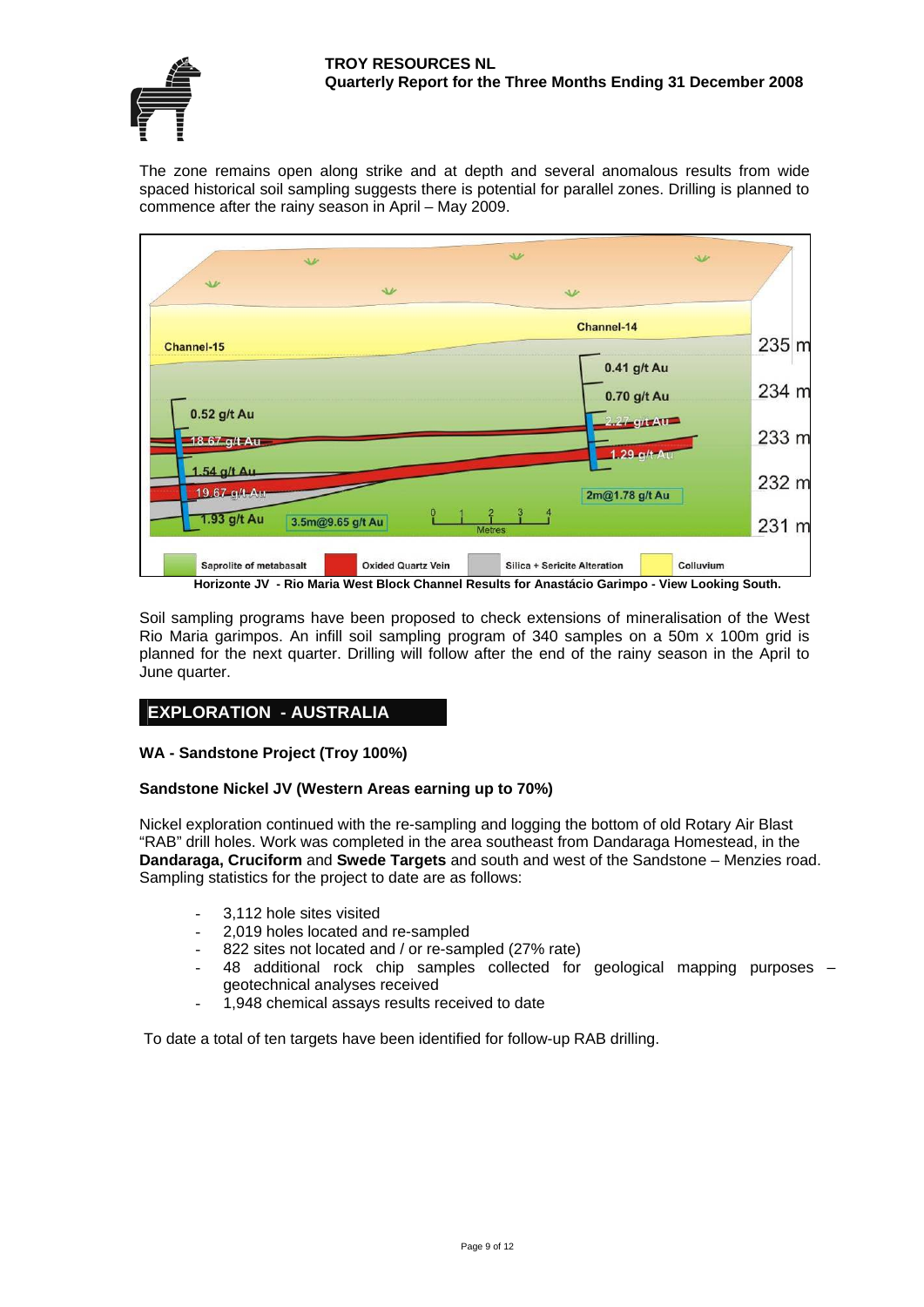



**Sandstone Nickel JV - Western Areas Nickel Targets**

# **EXPLORATION - MONGOLIA**

# **Mongolia Project Generation: University of Western Australia - Centre for Exploration Targeting (UWA-CET) Project Generation Study (Troy 100%)**

The UWA – CET Mongolia Weights of Evidence ("WOfE") Targeting Identified 405 orogenic type gold targets of which 26 targets were identified as "High Priority". Targeting using a "Fuzzy Logic" approach, confirmed most of the WOfE targets.

During the quarter, work focused on re-evaluation and classification of the WOfE targets by land status, geological setting, geochemistry and geophysical data. As a result of this work a number of new tenement applications have been lodged in the Cadastral Office.

The Mongolian team has been assigned the task of completing detailed investigations to compile all available data pertaining to the 26 priority targets and subsequently all remaining WofE targets. The best targets resulting from this work will be investigated in the field commencing in April 2009.

# **Dornogovi Coal Project (Troy 100%)**

A local Mongolian domiciled exploration company undertook due diligence drilling for coal on one of the 3 remaining DG licenses and has agreed in principle to purchase the 9402X tenement. This transaction is expected to close in January 2009.

**Tsagaan Chuluut Project – (TMAR 100% BUT scheduled to be relinquished during January quarter 2009)**: A local Mongolian domiciled exploration company has agreed to purchase the 4 exploration licenses. This deal will close in January 2009.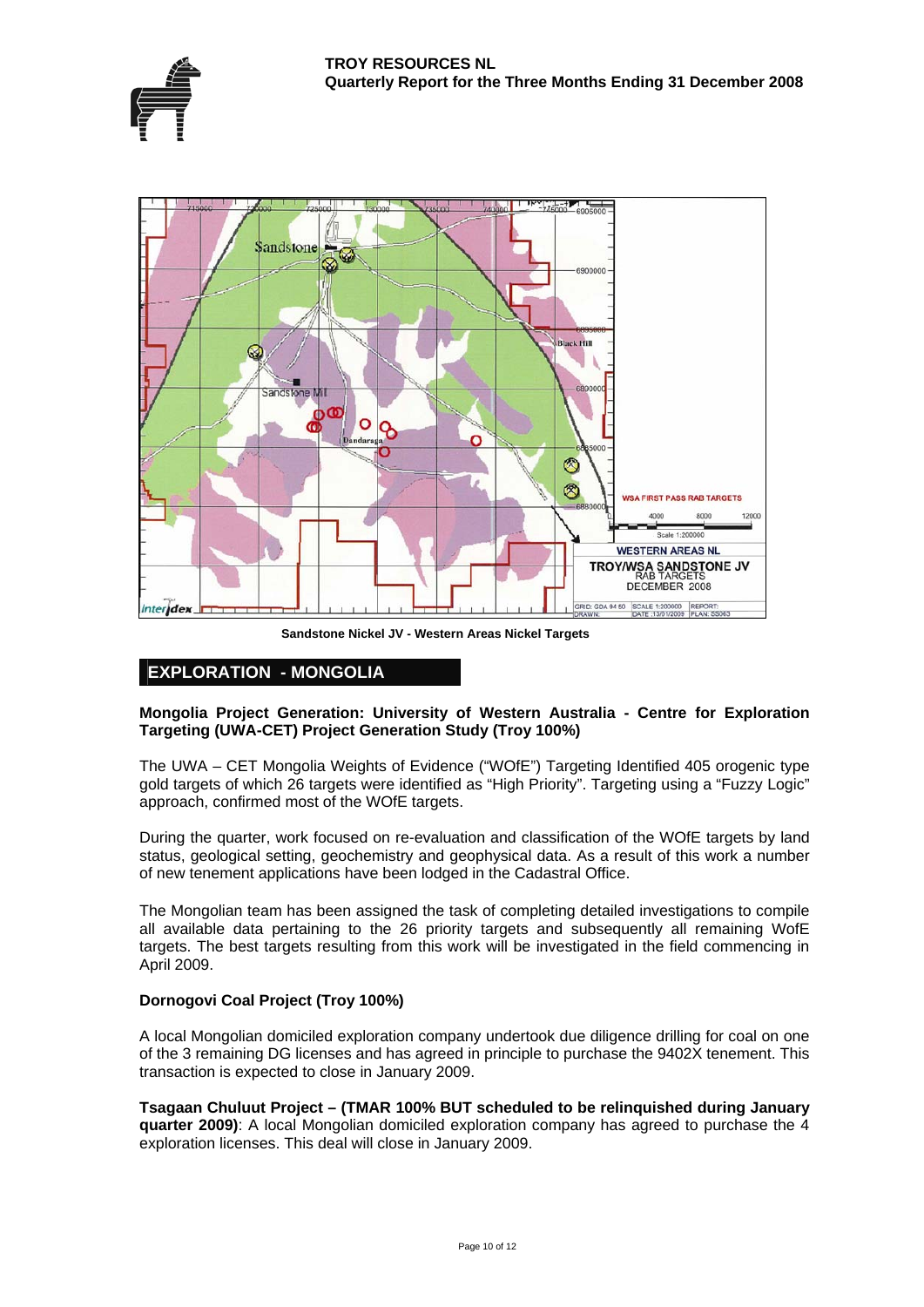

# **FINANCIAL REPORT**

# **CASH POSITION**

As at 30 December 2008, Troy within Australia held \$55.9M in cash and bank deposits with major Australian banks and 2,568 ounces of gold awaiting sale (\$3M at A\$1,200 per ounce). This equates to a total of approximately \$58.9M of liquid assets.

Troy's wholly owned Brazilian and European subsidiaries held cash deposits of \$0.5M. At quarter end, Sertão Mineraço Ltda ("SML"), Troy's 70% owned Brazilian subsidiary, had the equivalent of \$0.5M in cash (Troy's share). Reinarda Mineração Ltda ("RML") held 136 ounces of gold awaiting sale (\$0.2M at A\$1,200 per ounce).

The Troy group equity share of cash and gold awaiting sale was approximately \$60.1 million as at 31 December 2008.

# **GOLD SALES**

Gold sales from the Sandstone operation for the quarter were 8,668 ounces at an average price of A\$1167 per ounce. The average Cash Cost was A\$806 per ounce which gives a Cash Margin of \$361 per ounce for the quarter.

During the quarter, RML sold 7,200 ounces, of gold at an average price of US\$761 (A\$1,102) per ounce. The average Cash Cost was US\$535 (A\$775) per ounce, which gives a Cash Margin of US\$226 (A\$327) per ounce for the quarter.

#### **FUNDING**

The company is debt free.

#### **HEDGING**

Troy entered into a hedging agreement on 29 December 2008 purchasing put options to hedge forecast production from the planned Lord Nelson cut-back at Sandstone totaling 29,200 ounces.

The options are at a strike (floor) price of A\$900.00 per ounce and with maturity dates between April and December 2009.

# **EXPLORATION EXPENDITURE**

During the quarter, exploration expenditure incurred was \$11,000 in Australia, \$194,000 in Mongolia and \$1,150,000 in Brazil. Troy's total exploration expenditure for the quarter was therefore \$1,355,000.

# **CAPITAL EXPENDITURE**

Capital and development expenditure during the quarter was \$2.4 million which was predominantly on the Andorinhas Project in Brazil.